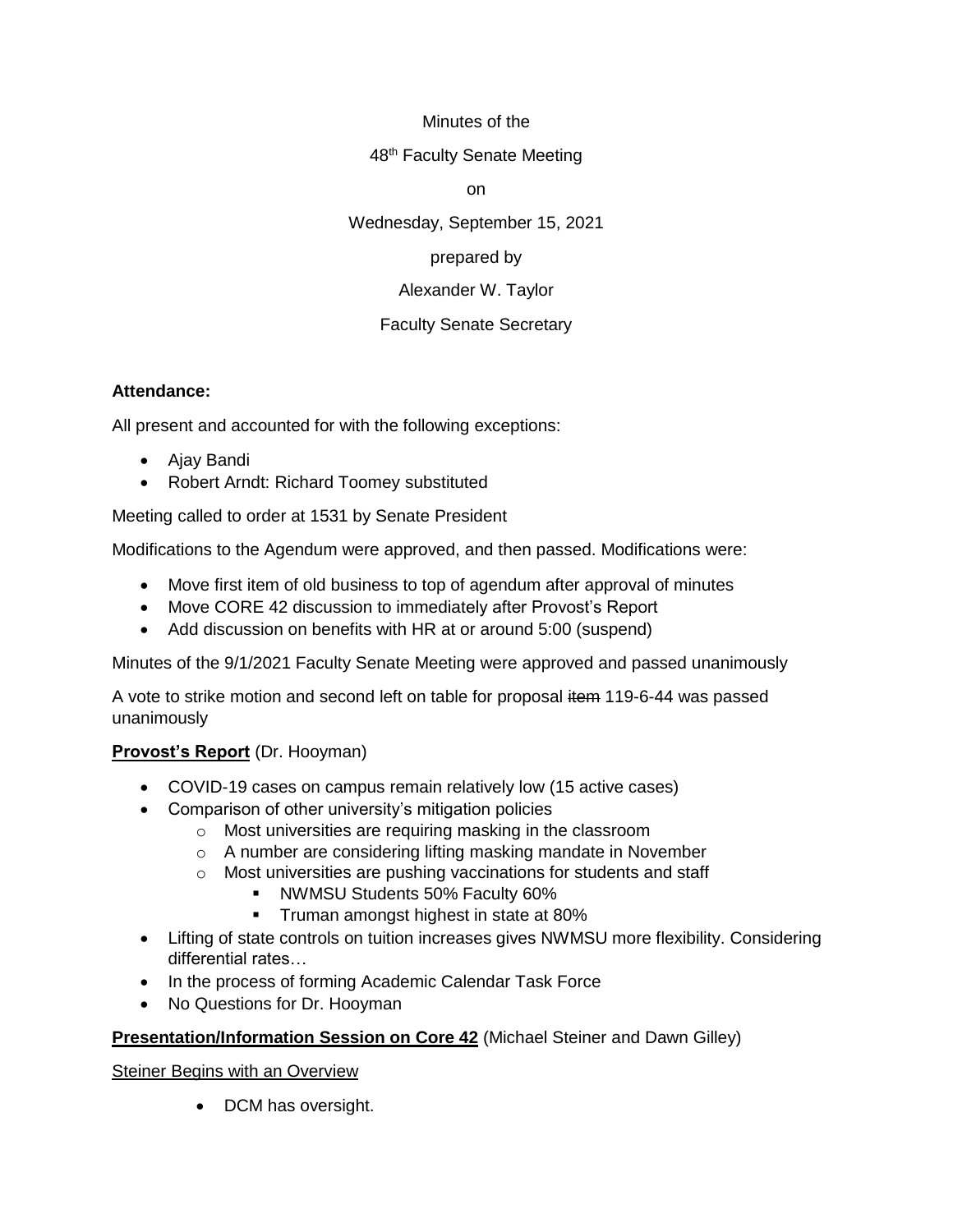- MOTR (Missouri Transfer number) If a course has a MOTR number another Missouri University must accept credit.
- Interdisciplinary Engagement DCM must submit since no one department owns it.
- NW has been successful in getting our courses accepted
- Math several courses do not map
	- $\circ$  E.g., Calculus I a number of variations throughout the state They couldn't decide what Calc I is – and therefore postponed the decision.
- Humanities and Fine Arts had the greatest discrepancies,
	- o "Patterns courses" should map to World Civ
	- o Classical Rhetoric will not map (will be removed from core)
	- o Social Justice will try to map to Applied Ethics
	- o Russian may be withdrawn
	- o Eastern World & African World may map to World Civ (Was a struggle to get them considered)
	- $\circ$  People and Cultures of the World (may map to a Geography rather than a humanities course) may end up being a problem
	- o Leisure and society will not align
	- o Intersections in the Arts eliminated
- Questions for Core 42
- Miller noted an error in Ag course

Gilley – way forward and alignment review

- Institutions will be required to need to review all of our courses to check outcomes and alignments – then institutions have two years to ensure alignment. Any changes in course descriptions and titles requires resubmission. Yearly reviews are expected (by the State)
- Spring MOTR development
- Fall Approving courses and MOTR assignments 15OCT21 is our new proposals

#### **Steiner**

• DCM will internally survey the allocation of ILO outcomes – internal GAP analysis – to see if there are any of our 7 that are not being addressed by the Core. Not every course needs to meet all 7; however, the Core must address all 7.

• Will talk to departments to see about addressing gaps, as needed Questions

- 1. Adam concerns from admin or schools/departments if they offer core course not MOTR 'ed will that cause problems.
	- a. Answer we can do what we want (effectively)
	- b. There is a possibility that student might decide to not take non-MOTR courses to fulfill grad requirements, due to perceived – non-transferability.
	- c. There is confidence that most of our courses will align eventually. There may be a few outliers – and they may be impacted
	- d. Ultimately, relatively few students potentially impacted. (Low transfer rates?)
- 2. Foose about international communication.
	- a. Courses in the Core are not required to have a MOTR number. However, each department can decide on their own…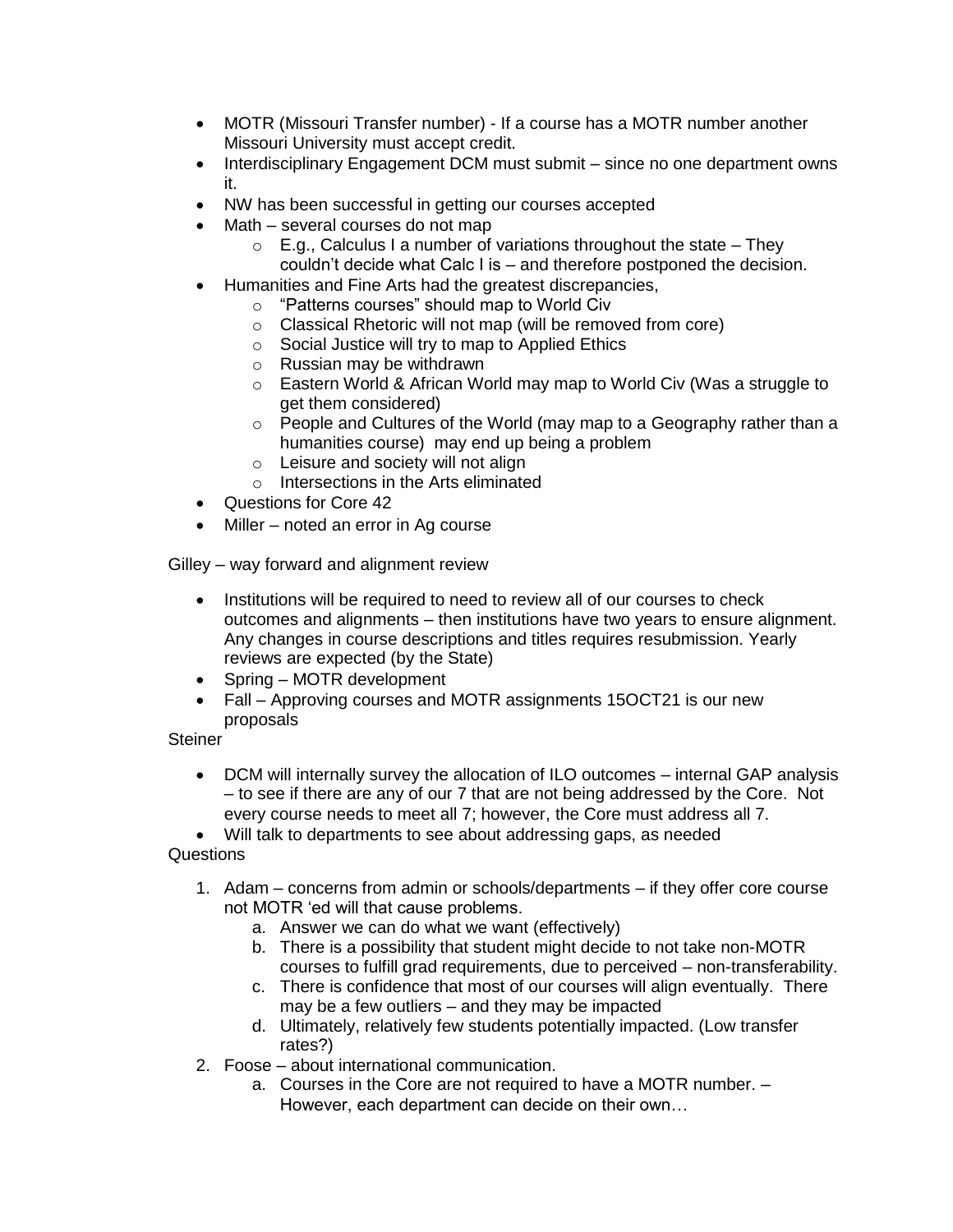- 3. NW has the fewest number of courses that are unaligned with CORE 42 (Missouri Southern has the most – but are not particularly worried about it)
- 4. We do have an appeals process for students not getting courses transferred.

# **Faculty Senate Presidents Report (Adam)**

• HR will join us at 1700 to give us more information on the Medical Insurance Shortfall Crisis (I moved this discussion up in the Minutes)

# **Human Resources/Faculty Welfare (Krista Barcus and Brooke Hull)**

- Overall increase to health insurance from BCBS represents approximately a \$400k deficit to what was budgeted
- Medical claims experience are the driving factor for the increase
- Options evaluated by HR and Finance to help mitigate the increase
	- o Increased employee contributions
	- o Increased deductibles, out of pocket maximums and coinsurance
	- o Adjusting University HSA contributions
- Benefits & Wellness Committee is evaluating the following two options and will make a recommendation from these to NLT:
	- $\circ$  Increase to OOP Max on Base plan from \$5000 to \$6000 / Increase to Deductible on HDHP from \$3500 to \$5000 / Increase to employee premiums 12%
	- o No changes to plan design / Increase to employee premiums 20%
- They want feedback on recommendations
	- $\circ$  Sonnenmoser do we have info about how much money it ends up being answer No, but you can look at what you currently pay at add the 12 or 20%
	- $\circ$  Chloupek Has the University considered paying for itself, rather than putting on the employees – Answer: that suggestion will go onto the Decision brief.
	- $\circ$  Chloupek: have they considered eliminating family plans starting to be close to 30% of paycheck – whereas 6-9% is considered the affordable amount by the ACA…
	- $\circ$  Miller can we go to faculty yet? (Answer Yes)
	- o 01JAN is when new rates will go into effect
	- $\circ$  Symonds: University needs to develop a philosophy on how they view healthcare – rather than *ad hoc* decisions… Otherwise, we will repeat this every time an issue is raised
	- $\circ$  Eloe: We need time to gather faculty feedback Senators cannot give an opinion off-the-cuff
	- $\circ$  Adam brought up the all-staff survey suggested a week ago being declined by HR after Executive Council meeting. Leadership team will look at the data tonight.
		- General senate is off the same opinion as the EC, that we cannot truly represent the people of our units in this
		- Sonnenmoser both options look bad, people will likely lean into the job market.
		- Meyer agreed with Sonnenmoser and added that asking for our opinion seemed disingenuous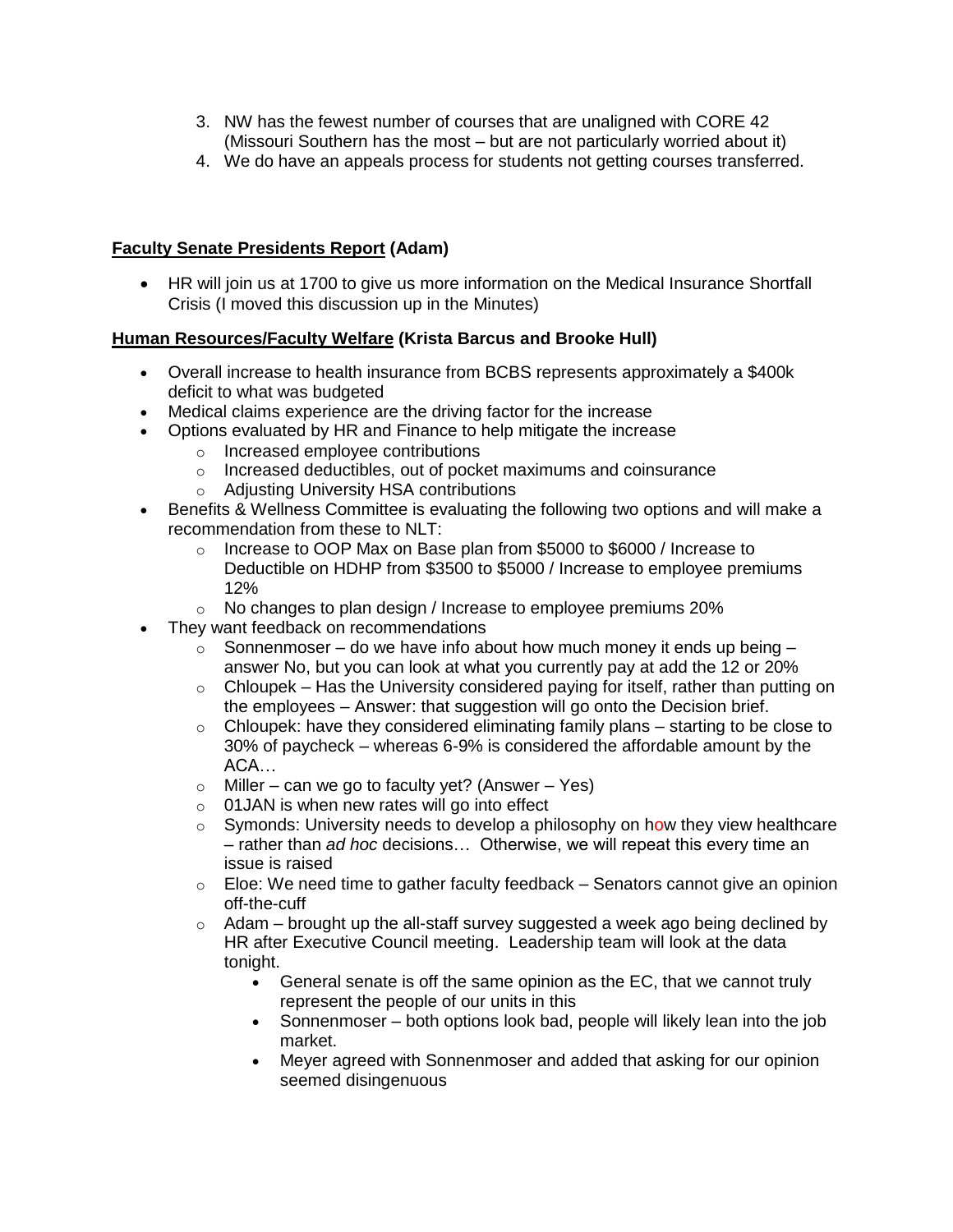- Several senators chimed in that they cannot represent their units opinion in this decision
- $\circ$  Barcus will take back feedback back to committee, including the request for a "University absorbs" option
- $\circ$  Beemer needs to be a third option and add it to decision brief

# **Continuation of Faculty Senate's President's Report**

#### Items from the Senate Leadership meeting (9/7/21)

Green teams and boosters

- Covid Oversight Team is still active (Adam is on team)
- Green teams currently inactive, but will be initiated if needed
- No plans for mass COVID-19 booster event at Field House at this time

## Research and Teaching

- Research Grant instructions/information will be sent out late September and due in late October (Grad council met first time Sep. 13)
- Research Grant reports to be sent to Nancy Baxter and cc'd to Provost's Office
- Teaching Grants instructions/information will be sent out mid-March
- Ethics Training required for all research requiring human or animal subjects (IRB and Animal Welfare) – includes Faculty Research and Student Research (Independent Research, Graduate Research, capstone projects)

## Mandatory Training

- Will follow through with current plan and frequency for one year, then conduct
- AAR to adjust frequency and scope. No relief for this year
- Foose: Some of the trainings are required for accreditation. Foose on a committee to look at the training – a number were eliminated.
- Natural Sciences wants to add Fire extinguisher training
- Circuit breakers. The University will be adding locks to all breakers, special training required to gain access to reset in case of trips.

#### Adjunct coordinator

- Tim Mattson was hired for the position (formerly an adjunct with education; outreach)
- Reports directly to Jay Johnson
- Start date: 10/1/21
- Tasks:
	- o Build process to train and orient adjuncts (Canvas, structure of NW, How catalog works, etc)
	- $\circ$  Develop method/mechanism of evaluation for adjuncts beyond teaching evaluations
	- o Act as liaison between School/Dept and HR
	- o Hiring will still be performed by Dept/School unit

#### **Huron**

- NW hired an Enrollment Management Consultant Group (HURON) o <https://www.huronconsultinggroup.com/>
- Will look at pricing structure, strategies for increasing recruitment in all areas:
- local, out-of-state, transfers, international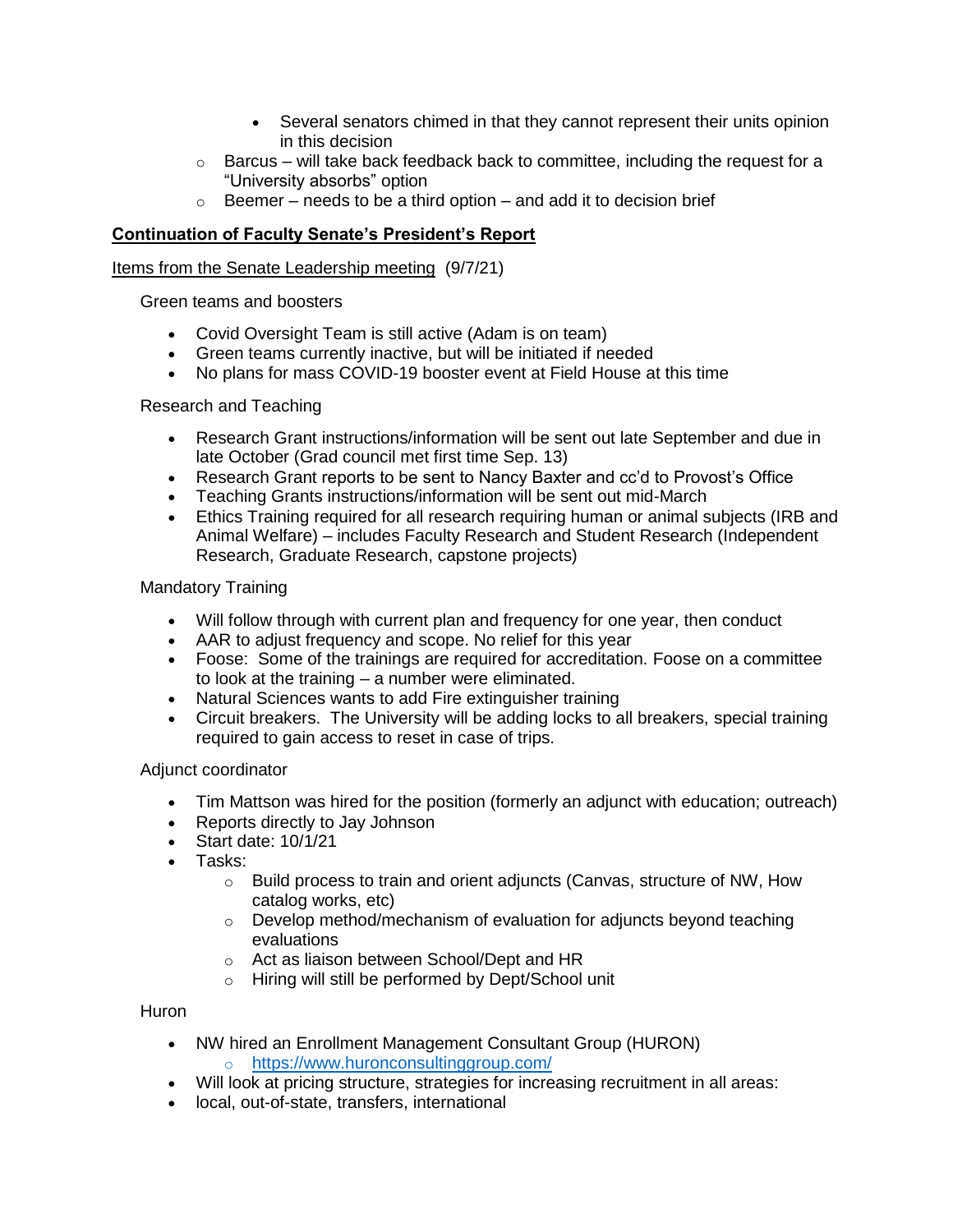- o Start this week, process will take 20 weeks
- o Will develop a 3-5 year-plan
- o Faculty representation:
	- Terry Long (sports + schools);
	- Dawn Gilley (Chair-of-chairs);
	- Brian Swink (University Seminar/Colleges/Senate)

NW Satisfaction Survey (Engagement Survey)

- Distributed end of September/early October no date set
- Same company as used last year, anonymity assured

President Search

- Yes, Dr. J is leaving (end of Summer, depending on sick days)
- No word on process or timing at this time (but lots of options) for replacement

#### Items from the Provost Council Meeting (9/8/21)

- Student Senate
	- $\circ$  Student Senate is requesting to have student representation for each of the academic units (attending departmental meetings). Chairs and directors are discussing
	- o Discussion of depth and method of engagement on-going, with perhaps student representative attending (part) of departmental/school meetings
- International Student Office
	- o Erika Lees SEVP recertification
	- o NW may be able to grant student visas?
- Status of our Failing Infrastructure:
	- $\circ$  PAC December (tracking down parts)
	- $\circ$  Arena mid/late October (shifting weight-bearing elements now)
		- access to stands will change slightly only stairs N and S, no central set
	- $\circ$  Colden roofing by starlight (nighttime activity)

Items from the Senate Executive Council Meeting (9/8/21)

- Enrollment is up in International (unexpected) especially CSIS
- Another \$5M in Covid appropriations, unclear spending restrictions
- Trying to leverage some money for air maintenance
- Covid monies expected to stop soon
- No other budget updates
- Faculty Absences
	- o 1-hour slots for faculty, not 4-hour slots
- Adam asked for clarification on policies related to Zoom/recorded lectures in replacement of an absence
- Policy Library flow chart was approved, Senate is one bottleneck in the chain
	- o On-line chain of events in development.
	- o David Shadinger
- Senate committees provided with standard template to report on-going and end-of-year progress of their committees – to be published on Canvas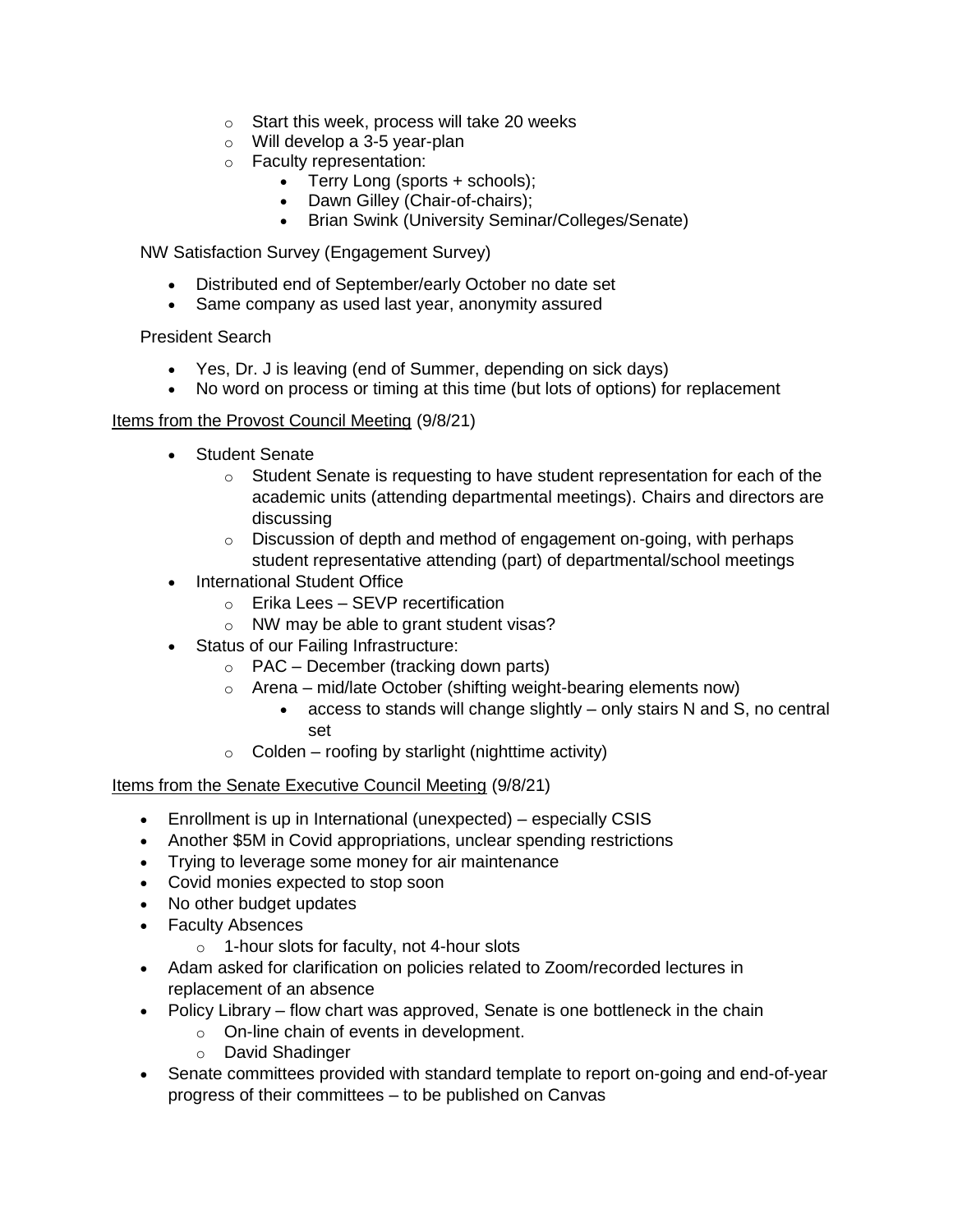- Senate committees provided with standard template to report attendance at committee meetings – to be published on Canvas
- From here on, Faculty Senate (approved) Agenda and Minutes will be available on Canvas and the Northwest Faculty Senate Page (for public access)
- Gallaher: asking on what information we will publish just to Canvas, and which will have broader distribution e.g., attendance minutes. Should consider the character of the data
- Wall: Minutes for committees need to be submitted? Answer: Yes, all minutes
- Bergland: should we contact BofR about Faculty representation on the new President selection. Do we need a vote of support?
- Motion made to ask that Faculty be part of the Selection Process
	- o Motion Seconded
	- o Discussion
		- Wall: Should selection committee have Implicit Bias Training?
		- Sonnenmoser: Will faculty get updates on the process?
		- A discussion ensues on previous hiring panels and faculty marginalization
	- $\circ$  Vote: passed unanimously to ask BofR to be part of process and for updates (but excluding Implicit Bias Training until mechanism of faculty input identified)

# From the Board of Regents Meeting (9/9/21)

- All adjunct appointments approved (unanimous)
	- o (delayed due to late resignations)
- LMA (Learning Management system) Canvas renewed 5 years (unanimous)
	- $\circ$  pricey, but company responsive and transition to new LMA costly
- +\$1M annuals contract with Missouri Regional Professional development
	- o Centre approved (unanimous)
	- o sponsorship and guidance K-12 to profession
- R.T. Wright Farm (Ag) approved to bury power lines off property
- Recycling plant shifting to a new bio-heating system (cost 13K) will save \$10K/year
- NW has submitted usual grab for state higher ed money for 2023
- Conner Thompson (student BOR rep) and Bailey Hendrickson (Student Senate President) reported:
	- $\circ$  students by-and-large happy to be back on campus
	- o generally OK with mask mandate
	- $\circ$  looking for new ways to increase vax rates in students (Orgs/Greek/Sports)
	- o looking at funding Gotcha, Bobby Statue, others

# Other Items:

- Follow-up: Representative for Faculty Senate Representative for the Library Advisory Board?
	- o Pat Immel or Renee Adebile? No decision made, yet
- Note: Natasha Young submitted resignation (better opportunities) so Troy Brady still leads Staff Council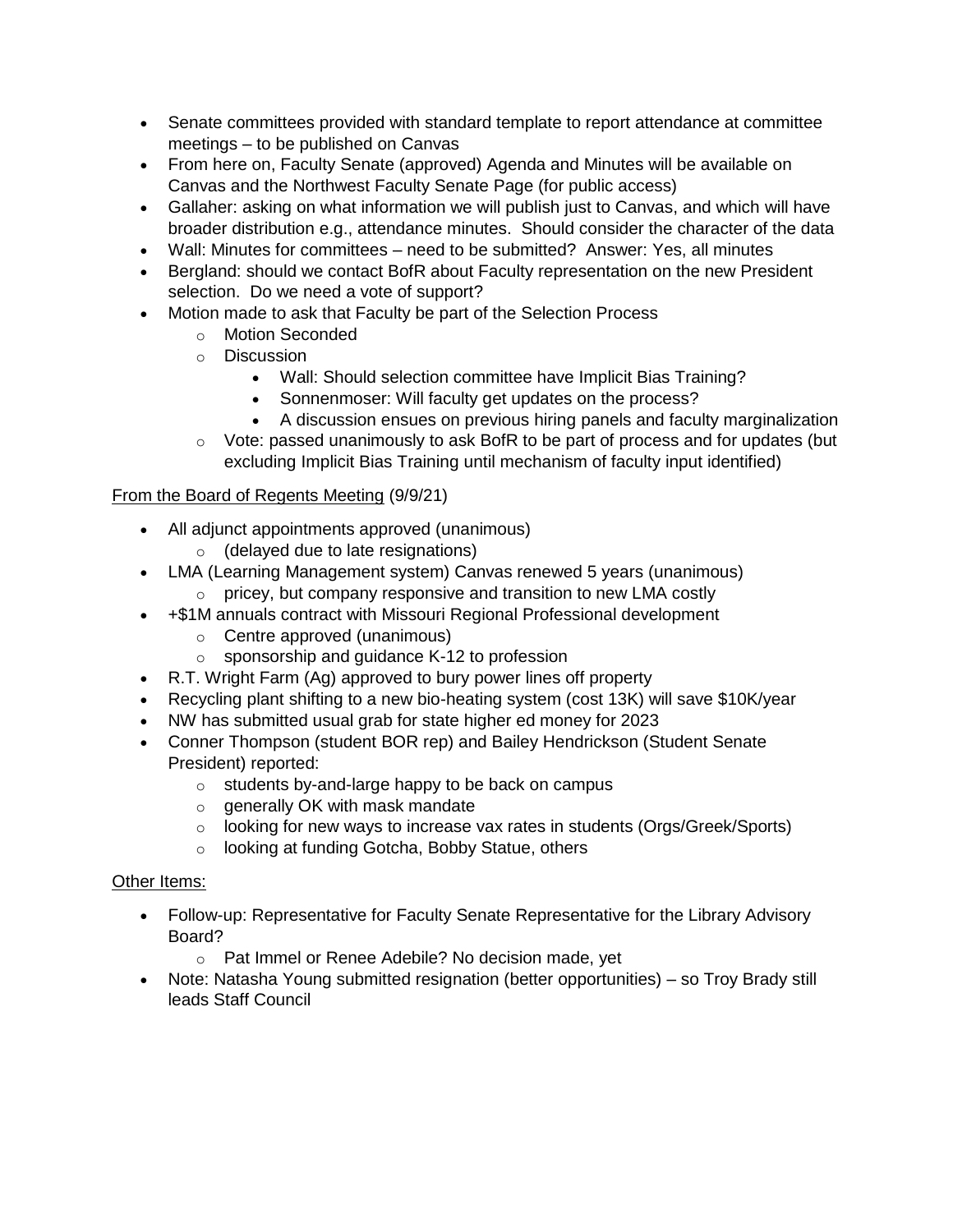# **Committee Reports**

- **Academic Petitions** (Michael Miller)
	- o Nothing to report
- **Academic Appeals** (Peter Adam (interim))
	- o Nothing to report
- **Curriculum and Degree Requirements** (Trevor Meyer)
	- o Passed 18 proposals 20 on docket
- **Designated Curricular Matters** (Jennifer Wall)
	- o Approved 2 items
	- $\circ$  Going back to the units do we need to have interdisciplinary Core courses/unit all senators need to talk with their units before a proposal is written. By end of **October**
	- $\circ$  NW core is assessed using ILOs we have gone to four levels. The rubric does not explain what each level looks like. So, they are working on descriptors for each of the levels
- **Assessment** (Robert Voss)
	- $\circ$  Met for first time this week. Working on mandates. Evaluation process and tenuring criteria. Biggest thing is implementation of Program Outcome overhauls.
- **Faculty Welfare** (John Gallaher)
	- o Announced NW Wellness Center hiring person to see faculty staff; day of celebration for Bearcats; Wellness oversight committee
	- $\circ$  As things occur that might come to senate in the past the parliamentarian would propose changes and keep track of intended changes to the By-Laws– i.e, changing the role of the assistant director so that they may participate in committees. Eloe responded that he had a list going.
- **Budget and Finance** (Matt Symonds)
	- $\circ$  VP will have a document prepared for the upcoming meeting
- **Teaching and Learning (Alice Foose)** 
	- $\circ$  (The following was submitted by A. Foose prior to the Senate Meeting A hearty thank you from me!!)
	- $\circ$  The T&LC has met 1 time since the last FS meeting. Out next meeting is Sept. 16<sup>th</sup>, we are collecting faculty feedback for NW360 trainings and tips. The most common request to date is to understand how to see students who are in your classes.
	- $\circ$  This can be done by going to "course alerts"—and selecting class. It has been requested to see quick tip and video for trainings. These are in the process of being developed. Faculty can give requests to the T &LC and we compile and send to both CITE and to the group producing the "tips."
	- $\circ$  Additionally, the committee was charged with looking into look into the process, resource utilization and best use/ practices of SI instructors & tutors, etc. o Update/ overview of findings:
		- The tutoring and SI [program](https://www.nwmissouri.edu/studentsuccess/support.htm) is nationally certified; using current best
			- practices of the field. Tutors are available for all classes. SI instructors are guaranteed a specific # of hours due to the requirements of their position which includes training, planning and the tutoring for the assignment course and instructor. Courses assigned with SI are based on data &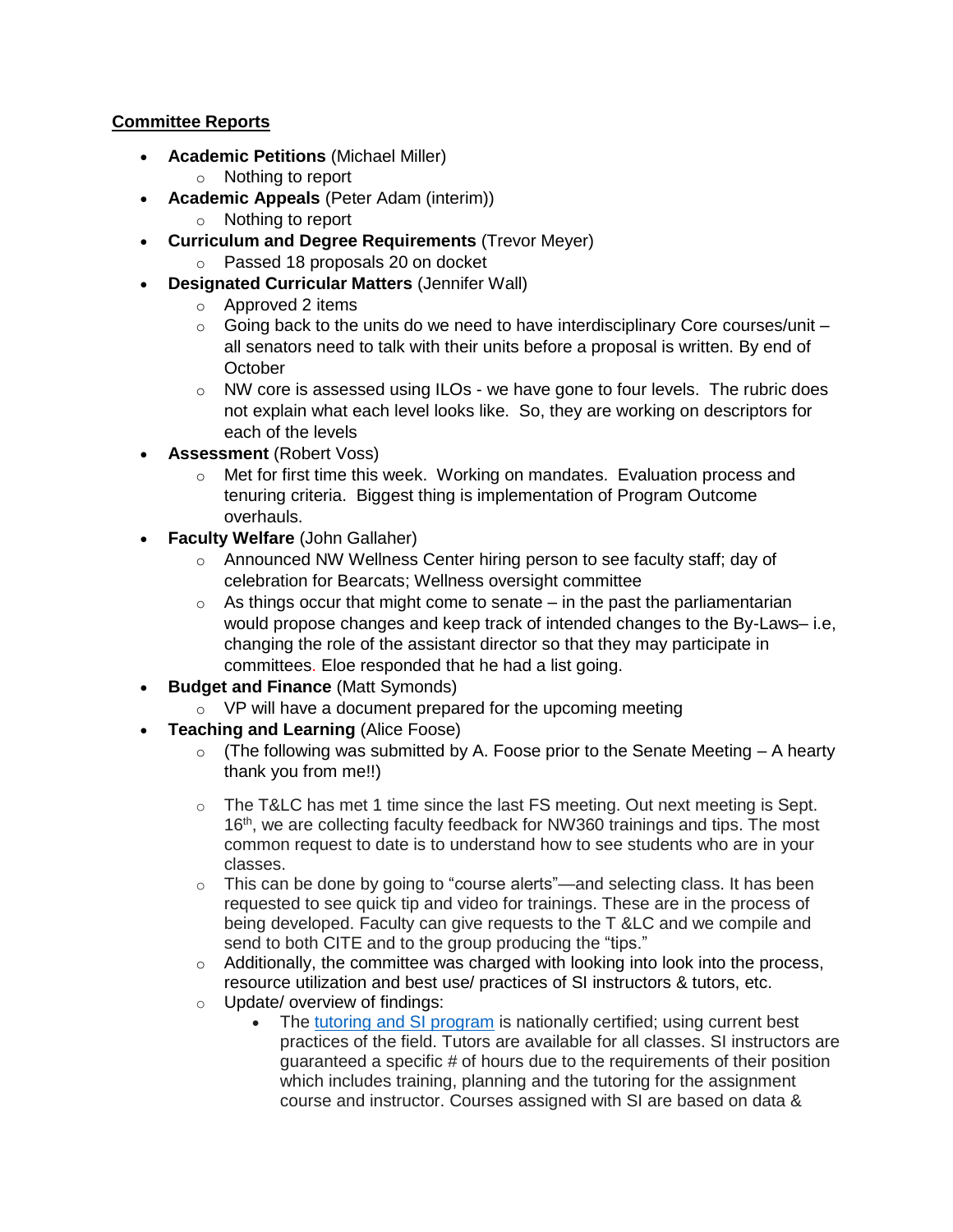assigned to classes of the most need. Factors that are considered are # of students needing help (DWF rates of specific courses –not instructors), course size, and impact on a degree. Courses are large (#) 100/200 level core/ gen ed classes with high DWF rates. These are regularly evaluated and go through a multi-layered process to ensure the most students are being helped. Students can request tutors for any class. Tutoring is a much more flexible and cost-efficient service for the university. Faculty and students can work with the student success center to schedule & find a tutor for their class. Based on demand and requests from both students coming for assistance AND the tutors, tutoring appointments can be made from 8am -8pm Mon.- Wed. and 8am -5pm Thursday & Friday. Tutors although have a focus area, can tutor in more than 1 class, and set their own schedules.

- They are currently working on getting business cards for the tutors, they are paid for scheduled appointments and would be notified if none one makes an appointment.
- All tutors -inc. SI tutors go through training regularly.
- (Working on attachment with some basic key areas of the process, which has been highly detailed and vetted)
- It is cost prohibitive to have SI s for all classes
- $\circ$  Wall: Math ed majors have a cert exam. Requirement to have taken the class to be able to tutor. Foose will bring that up.
- **Legislative Committee** (Brett Chloupek)
	- o Nothing to Report
- **COTE**, **Graduate Council**, **Research**, **IRB**, **Animal Welfare**, **University Seminar** o Nothing to Report

#### **Old Business**

Outstanding motion to pass proposal 119-62-44 (still on floor from 9/1/21) - Was passed earlier (see above)

• Status of 17 proposals from previous (9/1/21) agendum**:**

| ID | <b>Initiator</b>    | Proposal  | Type                   | <b>Name</b>                                                                                  | <b>Status</b>                                         |
|----|---------------------|-----------|------------------------|----------------------------------------------------------------------------------------------|-------------------------------------------------------|
|    | <b>Sandy Seipel</b> | 119-62-44 | <b>Course Deletion</b> | EDCI 62341 Early Childhood<br>Program Management                                             | <b>Passed Minutes of 4/7/21</b>                       |
| 2  | Rod Barr            | 120-03-07 | Change Program         | Agricultural Business Major, 65<br>hours: B.S.-Collateral Field<br>Required                  | <b>Passed Minutes of 3/17/21</b>                      |
| 3  | Kyoung-ho Shin      | 120-35-01 | Change Program         | Sociology Minor, 24 hours                                                                    | Passed Minutes of 3/17/21                             |
| 4  | Kamala Tabor        | 120-46-11 | New Course             | CRIM 46216 Probation and<br>Parole                                                           | <b>Passed Minutes of 4/21/21</b>                      |
| 5  | Ben Blackford       | 120-55-01 | Change Program         | <b>International Business</b><br>Comprehensive Major, 72<br>hours: B.S.-No Minor<br>Required | <b>Passed Minutes of 3/17/21</b>                      |
| 6  | Joy L. Daggs        | 121-29-02 | Change Program         | Northwest Core - Knowledge<br>Areas and Courses                                              | <b>Failed Minutes of 4/7/21</b>                       |
| 7  | Joy L. Daggs        | 121-29-03 | Change Program         | Communication Major, 36-60<br>hours: B.S.                                                    | Not yet seen by Senate - placed<br>under New Business |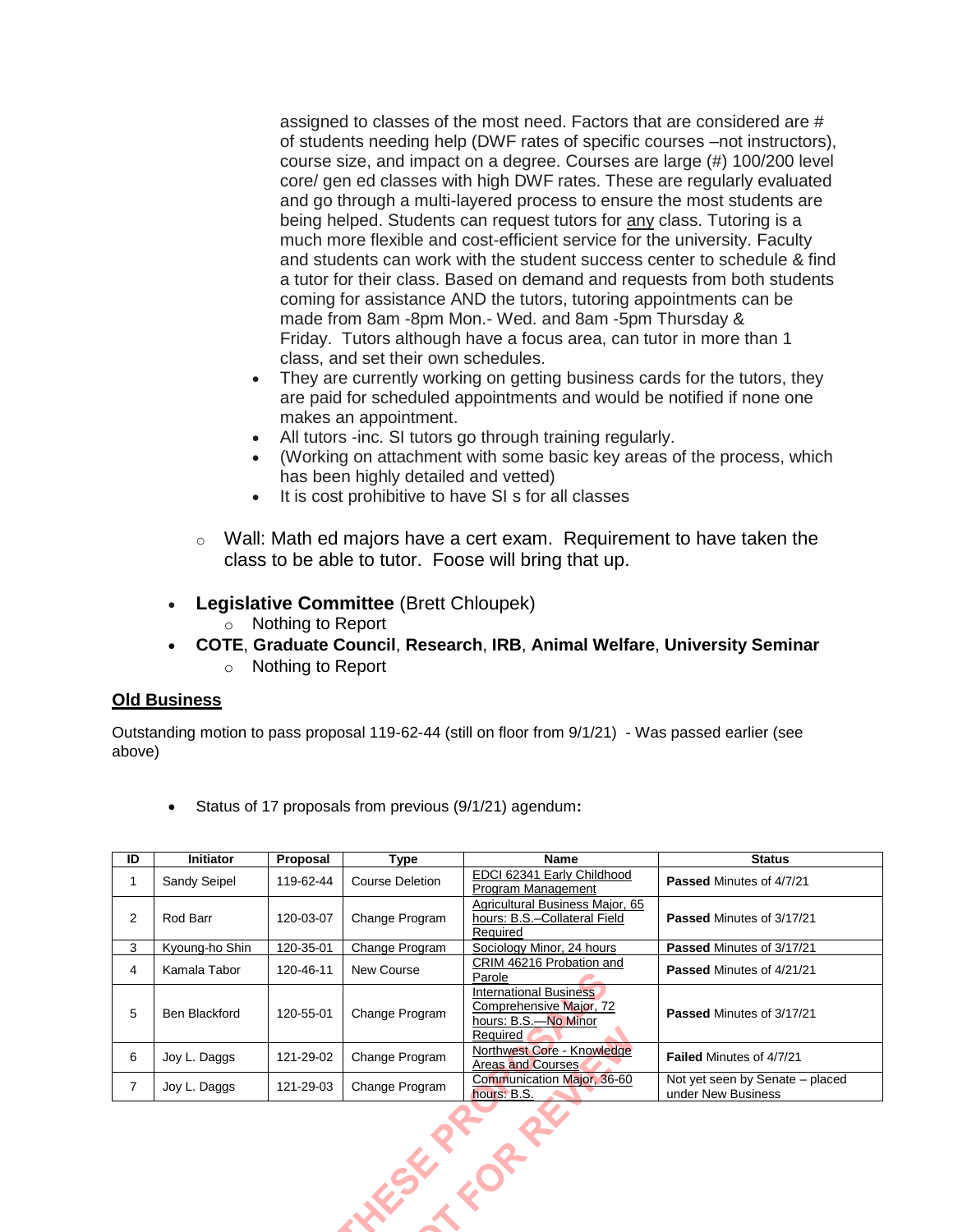| 8  | S. Rena' Smith     | 220-28-01 | New Course           | SCED 225 Science in the<br><b>Elementary Classroom</b>                                    | Passed Minutes of 4/7/21                                                                                                                                                                                |
|----|--------------------|-----------|----------------------|-------------------------------------------------------------------------------------------|---------------------------------------------------------------------------------------------------------------------------------------------------------------------------------------------------------|
| 9  | <b>Brian Swink</b> | 221-17-01 | Change Course        | MATH 17323 Math Assessment<br>and Intervention: Theories and<br>Techniques                | Passed Minutes of 4/21/21                                                                                                                                                                               |
| 10 | Denise Case        | 221-44-01 | Change Course        | CSIS 44386 Digital Forensics                                                              | Passed Agendum of 3/17/21 but<br>excluded from minutes of same<br>meeting. Passage confirmed by<br>notes made by (then) Vice-President<br>Peter Adam and Secretary Bronson<br>Herrera                   |
| 11 | Sue Wood           | 221-62-01 | Change Course        | <b>EDCI 62324</b><br>Implementing/Practicum                                               | <b>Passed Minutes of 4/7/21 (Bundled)</b>                                                                                                                                                               |
| 12 | Sue Wood           | 221-62-02 | Change Course        | <b>EDCI 62342</b><br>Implementing/Practicum II                                            | Passed Minutes of 4/7/21 (Bundled)                                                                                                                                                                      |
| 13 | Sue Wood           | 221-62-03 | <b>Change Course</b> | EDCI 62325 Professional<br>Learning Community VI                                          | <b>Passed Minutes of 4/7/21 (Bundled)</b>                                                                                                                                                               |
| 14 | Sue Wood           | 221-62-04 | Change Course        | EDCI 62-331 Designing<br>Intervention and Assessment                                      | Passed Minutes of 4/7/21 (Bundled)                                                                                                                                                                      |
| 15 | Sue Wood           | 221-62-05 | Change Course        | <b>EDCI 62322 Literacy</b><br>Assessment and Intervention:<br>Theory and Techniques       | <b>Passed Minutes of 4/7/21 (Bundled)</b>                                                                                                                                                               |
| 16 | Sue Wood           | 221-62-07 | New Course           | EDCI 62-226 Early Childhood<br>Literacy                                                   | Passed Agendum of 4/7/21 but<br>excluded from minutes of same<br>meeting. Passage i(in bundle above)<br>confirmed by notes made by (then)<br>Vice-President Peter Adam and<br>Secretary Bronson Herrera |
| 17 | Sandy Seipel       | 221-62-08 | Change Program       | Early Childhood Education<br>Major, 75 hours: B.S.Ed.,<br>Certifies Birth through Grade 3 | Passed Minutes of 4/21/21                                                                                                                                                                               |

# • During a survey of recent proposals, the following vagrants were discovered and are included here for completeness:

• 21 Course and Curriculum Proposals were passed (all 11-0-0) via electronic vote on Canvas

06/01-08/20 but were not recorded in any Faculty Senate Agenda or Minutes:

| ID              | Initiator               | Proposal        | <b>Type</b>          | <b>Name</b>                                                         |
|-----------------|-------------------------|-----------------|----------------------|---------------------------------------------------------------------|
| 1               | <b>Kelsey Bruno</b>     | 220-03-03       | <b>New Course</b>    | AGRI 03459 Companion Animal Management                              |
| $\overline{2}$  | Lauren Leach-Steffens   | 220-08-01       | <b>Change Course</b> | PSYC 08335 Introduction to Case Management                          |
| 3               | Rhonda Beemer           | 220-22-01       | <b>Change Course</b> | HPER 22470 Profession Based Experience in Applied Health<br>Science |
| $\overline{4}$  | Nancy Zeliff            | 220-44-16       | Program Deletion     | <b>Business Technology Certificate, 60 hours</b>                    |
| 5               | <b>Matthew Schieber</b> | 220-44-17       | Change Program       | Systems Management Minor, 24 hours                                  |
| $6\phantom{1}6$ | <b>Tyler Tapps</b>      | 220-45-10       | <b>Change Course</b> | REC 45245 Leisure Services and Special Populations                  |
| $\overline{7}$  | <b>Tyler Tapps</b>      | 220-45-11       | <b>Change Course</b> | <b>REC 45340 Recreational Programs</b>                              |
| 8               | <b>Tyler Tapps</b>      | 220-45-12       | <b>Change Course</b> | REC 45443 Techniques of Recreation Leadership                       |
| 9               | <b>Tyler Tapps</b>      | $220 - 45 - 13$ | Change Course        | REC 45440 Recreation Operations Management                          |
|                 |                         |                 |                      |                                                                     |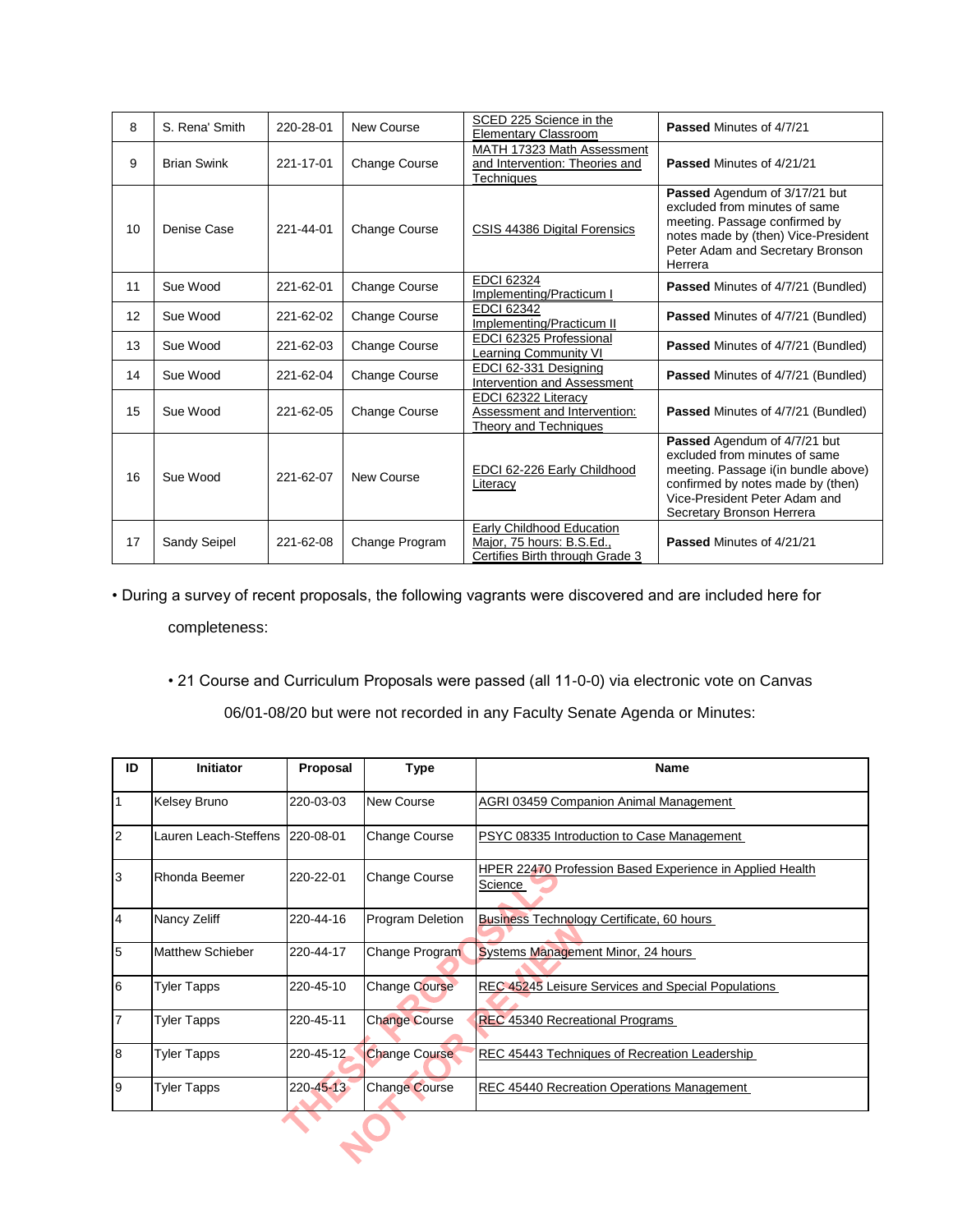| 10 | <b>Tyler Tapps</b> | 220-45-14 | Change Course        | REC 45450 Field Experience in Recreation and Park Management                     |
|----|--------------------|-----------|----------------------|----------------------------------------------------------------------------------|
| 11 | <b>Tyler Tapps</b> | 220-45-15 | Change Course        | REC 45546 Administration of Recreation                                           |
| 12 | <b>Tyler Tapps</b> | 220-45-16 | Change Course        | REC 45446 Introduction to Research Methods and Evaluation of<br>Leisure Services |
| 13 | <b>Tyler Tapps</b> | 220-45-17 | Change Course        | REC 45499 Recreation Internship                                                  |
| 14 | <b>Tyler Tapps</b> | 220-45-20 | <b>Change Course</b> | REC 45455 Field Experience in Sport Management                                   |
| 15 | Lim/Ludwig         | 220-54-03 | Change Program       | MBA Business Decisions and Analytics Emphasis                                    |
| 16 | Lim/Ludwig         | 220-54-04 | Change Program       | MBA Business Decisions and Analytics Emphasis                                    |
| 17 | Lim/Ludwig         | 220-54-05 | Change Program       | MBA General Management Emphasis                                                  |
| 18 | Lim/Ludwig         | 220-54-06 | Change Program       | <b>MBA Management Emphasis</b>                                                   |
| 19 | Lim/Ludwig         | 220-54-07 | Change Program       | MBA Human Resource Management Emphasis                                           |
| 20 | Lim/Ludwig         | 220-54-08 | Change Program       | <b>MBA Marketing Emphasis</b>                                                    |
| 21 | Lim/Ludwig         | 220-54-09 | <b>Change Course</b> | <b>ECON 52654 Managerial Economics</b>                                           |

• 44 Course and Curriculum Proposals were passed (votes in table below) via electronic vote on

Canvas 12/04-11/20 but were not recorded in any Faculty Senate Agenda or Minutes:

| ID             | Initiator              | Proposal  | Type                  | Name                                                                                            | Vote         |
|----------------|------------------------|-----------|-----------------------|-------------------------------------------------------------------------------------------------|--------------|
| 1              | Rod Barr               | 120-03-05 | Change Program        | Agricultural Finance Minor, 21 hours                                                            | $10 - 2 - 0$ |
| $\overline{2}$ | <b>Michael Hobbs</b>   | 120-10-01 | New Course            | <b>ENGL 230 Foundations of Literary Study</b>                                                   | $12 - 0 - 0$ |
| 3              | <b>Michael Hobbs</b>   | 120-10-02 | Change Program        | English Major, 33 hours: B.A.-Minor Required                                                    | $12 - 0 - 0$ |
| 4              | Michael Hobbs          | 120-10-03 | Change Program        | Writing Major, 30 hours: B.A.—Minor Required                                                    | $12 - 0 - 0$ |
| 5              | <b>Michael Hobbs</b>   | 120-10-04 | Change Program        | Writing Major, Creative Writing and Publishing Emphasis, 33<br>hours: B.A.-Minor Required       | $12 - 0 - 0$ |
| 6              | Michael Hobbs          | 120-10-05 | Change Program        | English Major, Creative Writing Emphasis, 36 hours: B.A.<br><b>Minor Required</b>               | $12 - 0 - 0$ |
| $\overline{7}$ | Ashley D. Black        | 120-10-06 | Change Program        | English Major, 39 hours: B.S.Ed.-Minor Required                                                 | $12 - 0 - 0$ |
| 8              | Ashley D. Black        | 120-10-07 | Change Program        | English Education Comprehensive Major, 57 hours: B.S.Ed.-<br>No Minor Required                  | $12 - 0 - 0$ |
| 9              | S. Rena' Smith         | 120-24-01 | <b>Change Course</b>  | <b>CHEM 24562 General Biochemistry</b>                                                          | $12 - 0 - 0$ |
| 10             | S. Rena' Smith         | 120-24-02 | <b>Change Course</b>  | <b>CHEM 24563 General Biochemistry Laboratory</b>                                               | $9 - 3 - 0$  |
| 11             | Ming Hung              | 120-32-01 | Change Program        | Geographic Information Science, M.S.                                                            | $12 - 0 - 0$ |
| 12             | Ming Hung              | 120-32-02 | Change Program        | Geographic Information Science, Certificate                                                     | $12 - 0 - 0$ |
| 13             | <b>Emily Frazier</b>   | 120-32-03 | <b>New Course</b>     | GEOG 450 Forced Migration and Displacement                                                      | $12 - 0 - 0$ |
| 14             | Nathan Eloe            | 120-44-06 | <b>Change Program</b> | Computer Science Comprehensive Major, 66-69 hours: B.S.-<br><b>No Minor Required</b>            | $12 - 0 - 0$ |
| 15             | Scott Bell             | 120-44-09 | <b>Change Program</b> | Cybersecurity Comprehensive Major, 60-62 hours: B.S.-No<br>Minor Required                       | $12 - 0 - 0$ |
| 16             | Nathan Eloe            | 120-44-10 | <b>New Course</b>     | CSIS 44620 Web Mining and Applied Natural Language<br>Processing                                | $12 - 0 - 0$ |
| 17             | Joni Adkins            | 120-44-11 | New Program           | Master of Science in Data Analytics                                                             | $12 - 0 - 0$ |
| 18             | Dr. Sue<br>Myllykangas | 120-45-01 | Change Program        | Gerontology Interdisciplinary Minor, 24 hours                                                   | $12 - 0 - 0$ |
| 19             | Nissa Ingraham         | 120-61-06 | New Course            | EDUC 61-301 Developmental Foundations of Adolescent and<br><b>Content Literacv</b>              | $12 - 0 - 0$ |
| 20             | Linda Smith            | 120-61-07 | New Course            | EDUC 61-302 Professional Learning Community Middle and<br>Secondary IV                          | $12 - 0 - 0$ |
| 21             | Nissa Ingraham         | 120-61-08 | New Course            | EDUC 61-324 Intervention and Assessment: Literacy, Special<br>Populations, and English Language | $12 - 0 - 0$ |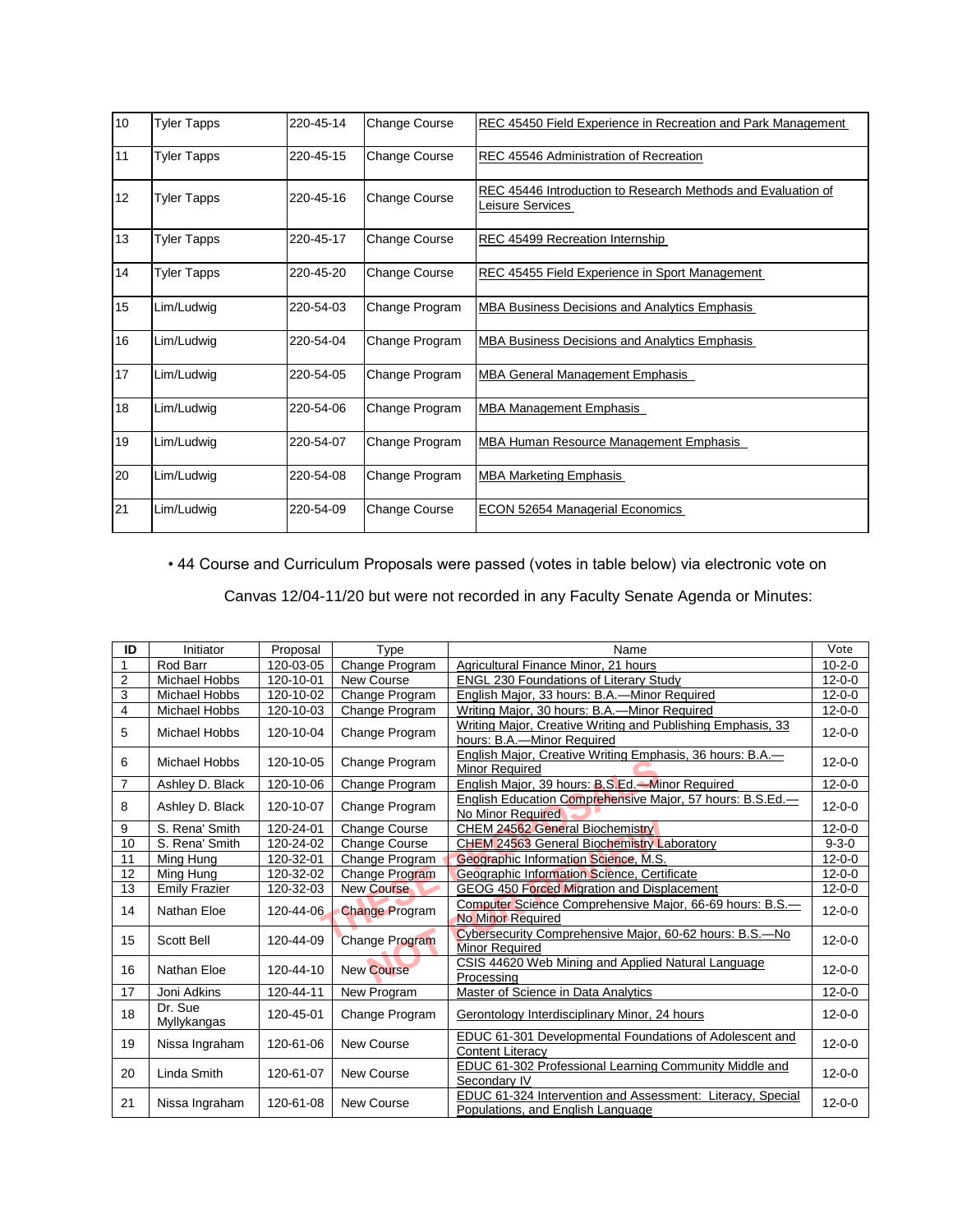| 22              | Linda Smith    | 120-61-09       | New Course             | EDUC 61-311 Designing Integrated Middle School and<br>Secondary Curriculum                       | $12 - 0 - 0$ |
|-----------------|----------------|-----------------|------------------------|--------------------------------------------------------------------------------------------------|--------------|
| 23              | Linda Smith    | 120-61-10       | New Course             | EDUC 61-312 Professional Learning Community for Middle<br>School and Secondary V                 | $11 - 1 - 0$ |
| 24              | Nissa Ingraham | 120-61-11       | New Course             | <b>EDUC 61-310 Classroom and Behavior Management</b><br><b>Strategies</b>                        | $12 - 0 - 0$ |
| 25              | Sandy Seipel   | 120-62-09       | <b>Change Course</b>   | EDCI 62302 Infant and Toddler Early Childhood Curriculum                                         | $12 - 0 - 0$ |
| $\overline{26}$ | Sandy Seipel   | 120-62-10       | <b>Change Course</b>   | EDCI 62303 Early Childhood Observation and Assessment                                            | $10 - 1 - 1$ |
| 27              | Sandy Seipel   | $120 - 62 - 11$ | Change Course          | EDCI 62203 Pedagogy of Reggio Emilia, Italy                                                      | $12 - 0 - 0$ |
| 28              | Sandy Seipel   | 120-62-12       | Change Course          | EDCI 62304 Infant Toddler Practicum                                                              | $12 - 0 - 0$ |
| 29              | Sandy Seipel   | 120-62-13       | Change Course          | EDCI 62421 Early Childhood Curricular Approaches &<br>Practices                                  | $12 - 0 - 0$ |
| 30              | Sandy Seipel   | 120-62-14       | New Course             | <b>EDCI 62554 Trauma Informed Practices &amp; Responsive</b><br>Pedagogy                         | $12 - 0 - 0$ |
| 31              | Sandy Seipel   | 120-62-16       | <b>Course Deletion</b> | EDCI 62202 Understanding the Whole Child: Infants and<br><b>Toddlers</b>                         | $12 - 0 - 0$ |
| 32              | Sandy Seipel   | 120-62-17       | Course Deletion        | EDCI 62305 Understanding the Whole Child in Preschool and<br>Kindergarten                        | $12 - 0 - 0$ |
| 33              | Sandy Seipel   | 120-62-18       | <b>Course Deletion</b> | EDCI 62401 Understanding the Whole Child in Grades 1-3                                           | $12 - 0 - 0$ |
| 34              | Sandy Seipel   | 120-62-19       | <b>Course Deletion</b> | EDCI 62403 Observation and Documentation as Assessment<br>in Preschool and Kindergarten          | $12 - 0 - 0$ |
| 35              | Sandy Seipel   | 120-62-20       | <b>Change Course</b>   | <b>EDCI 62426 Early Childhood Assessment and Special</b><br>Education                            | $12 - 0 - 0$ |
| 36              | Sandy Seipel   | 120-62-21       | Change Course          | <b>EDCI 62532 Family and Community Resources in Early</b><br>Childhood                           | $12 - 0 - 0$ |
| 37              | Sandy Seipel   | 120-62-22       | <b>Change Course</b>   | EDCL 62435 Practicum in the Primary Grades                                                       | $12 - 0 - 0$ |
| 38              | Sandy Seipel   | 120-62-25       | <b>Change Course</b>   | EDCI 62404 Practicum in Preschool                                                                | $12 - 0 - 0$ |
| 39              | Sandy Seipel   | 120-62-26       | <b>Change Course</b>   | EDCI 62405 Practicum in Kindergarten                                                             | $12 - 0 - 0$ |
| 40              | Sandy Seipel   | 120-62-27       | <b>Change Course</b>   | <b>EDCI 62232 Early Childhood Professional Learning</b><br><b>Community V</b>                    | $12 - 0 - 0$ |
| 45              | Sandy Seipel   | 120-62-28       | <b>Change Course</b>   | EDCI 62326 Early Childhood Professional Learning<br>Community VI                                 | $12 - 0 - 0$ |
| 41              | Sandy Seipel   | 120-62-29       | Change Course          | EDCI 62542 Curriculum and Methods in Early Childhood<br><b>Special Education</b>                 | $12 - 0 - 0$ |
| 43              | Sandy Seipel   | 120-62-36       | Change Program         | Early Childhood Education Major, 76 hours: B.S.Ed., Certifies<br>Birth through Grade 3           | $12 - 0 - 0$ |
| 42              | Sandy Seipel   | 120-62-37       | Change Program         | Early Childhood Special Education Certification, 6-9 hours:<br>(Certifies Birth through Grade 3) | $12 - 0 - 0$ |
| 44              | Sandy Seipel   | 120-62-38       | <b>Course Deletion</b> | <b>EDCI 62544 Practicum in Early Childhood Special Education</b>                                 | $12 - 0 - 0$ |

• 40 Course, Curriculum, and Non-Curricular Proposals were passed (all 11-0-1) via electronic vote on Canvas 02/20-27/21 but were not recorded in any Faculty Senate Agenda or Minutes. Items with a proposal number indicated with an asterisk (\*) had already been passed by Faculty Senate in an electronic vote (12/04-11/20, table above) but were erroneously included in this voting package as well; all indicated proposals passed on both occasions:

| ID | Initiator              | Proposal  | Type                 | Name                                                   |
|----|------------------------|-----------|----------------------|--------------------------------------------------------|
|    | Alisha Francis         | 120-08-01 | Change Program       | Psychology Major, 45 hours: B.S.-Minor Required        |
|    | Chase O'Gwin           | 120-08-03 | Change Course        | PSYC 08301 Career Paths and Preparations               |
| 3  | <b>Bradlee Gamblin</b> | 120-08-05 | New Course           | PSYC 434 Research Methods II                           |
| 4  | Alisha Francis         | 120-08-07 | <b>Change Course</b> | PSYC 08310 Cognitive Psychology                        |
| 5  | Alisha Francis         | 120-08-08 | <b>Change Course</b> | PSYC 08343 Biological Psychology                       |
| 6  | <b>Kim Casev</b>       | 120-34-07 | <b>Change Course</b> | POLS 34310 Comparative Politics                        |
|    | John Carr              | 120-36-01 | Change Program       | Emergency and Disaster Management Minor, 27 hours      |
| 8  | John Carr              | 120-36-02 | New Program          | Emergency Services Minor (24 Hours)                    |
| 9  | Matthew                | 120-44-07 | Change Program       | Management Information Systems Comprehensive Major, 75 |
|    | Schieber               |           |                      | hours: B.S.-No Minor Required                          |
| 10 | Kamala Tabor           | 120-46-10 | New Course           | CRIM 46205 Introduction to Criminal Justice            |
| 11 | Kamala Tabor           | 120-46-12 | <b>New Course</b>    | CRIM 46-305 Evidence and Investigation                 |
| 12 | Renee Oyotode          | 120-53-04 | Change Program       | Finance Comprehensive Major, 72 hours: B.S.-No Minor   |
|    | Epse Adebile           |           |                      | Required                                               |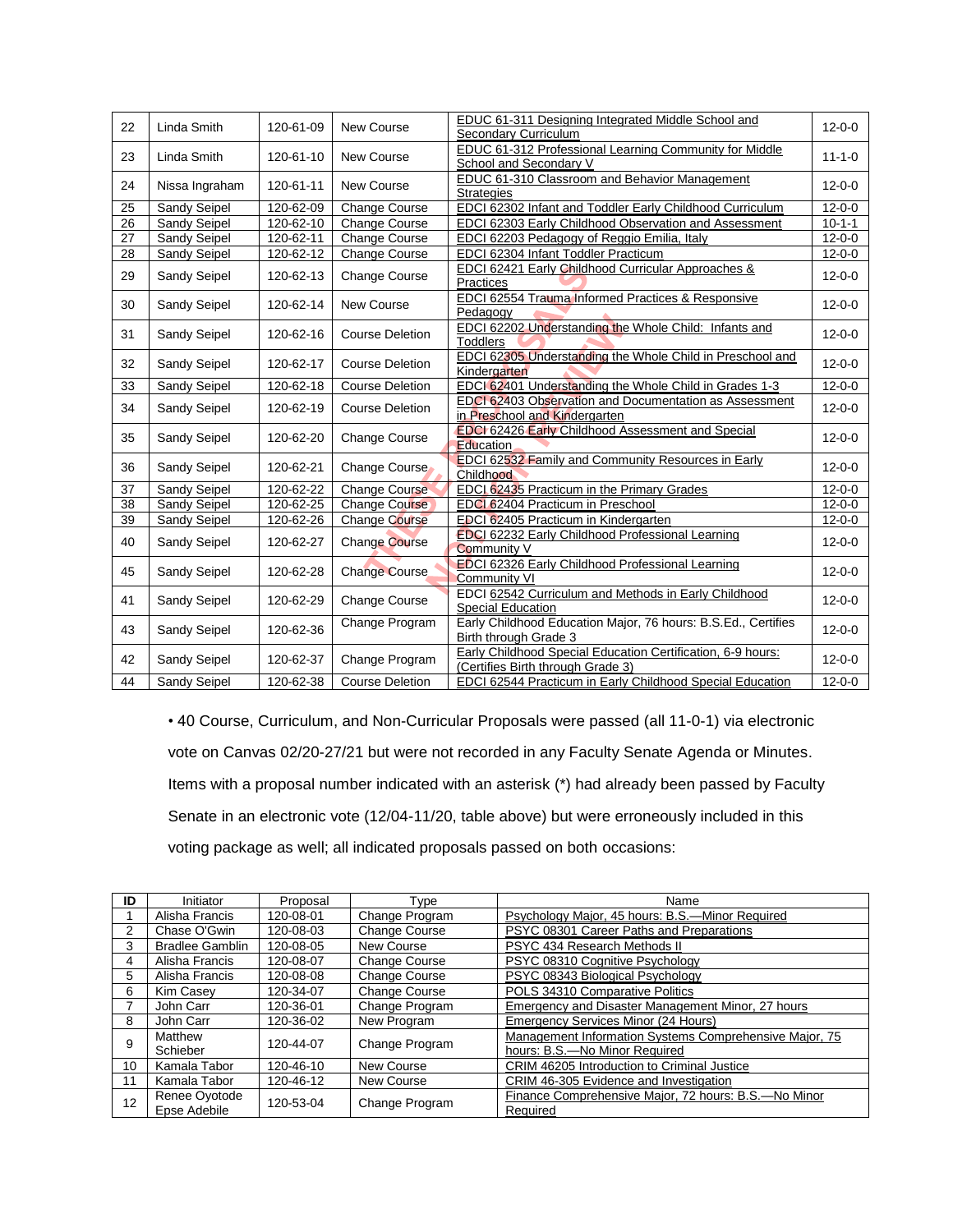| 13              | Linda Smith      | 120-61-10* | <b>New Course</b>      | EDUC 61-312 Professional Learning Community for Middle<br>School and Secondary V                                                                                              |
|-----------------|------------------|------------|------------------------|-------------------------------------------------------------------------------------------------------------------------------------------------------------------------------|
| 14              | Nissa Ingraham   | 120-61-15  | Change Program         | Educational Diagnostician, M.S.Ed.                                                                                                                                            |
| 15              | Kristi Alexander | 120-61-17  | New Course             | EDUC 61-733 Advanced Curriculum Design                                                                                                                                        |
| 16              | Kristi Alexander | 120-61-18  | Change Program         | Specialist in Education                                                                                                                                                       |
|                 |                  |            |                        | EDCI 62326 Early Childhood Professional Learning Community                                                                                                                    |
| 17              | Sandy Seipel     | 120-62-28* | Change Course          | V <sub>l</sub>                                                                                                                                                                |
| 18              | Sandy Seipel     | 120-62-29* | Change Course          | <b>EDCI 62542 Curriculum and Methods in Early Childhood</b><br>Special Education                                                                                              |
| 19              | Nissa Ingraham   | 120-62-31  | <b>Change Course</b>   | EDCI 62668 Academic Skills: Assessment for Intervention                                                                                                                       |
| 20              | Nissa Ingraham   | 120-62-32  | <b>Change Course</b>   | EDCI 62697 Capstone Project: Educational Diagnosticians                                                                                                                       |
| 21              | Nissa Ingraham   | 120-62-33  | <b>Change Course</b>   | <b>EDCI 62658 Applied Learning Theory for Students with</b><br><b>Exceptionalities</b>                                                                                        |
| 22              | Nissa Ingraham   | 120-62-34  | <b>Change Course</b>   | <b>EDCI 62685 Test Theory and Developmental Assessment</b>                                                                                                                    |
| 23              | Nissa Ingraham   | 120-62-35  | <b>Change Course</b>   | EDCI 62678 Educational Diagnosis and Cognitive Assessment                                                                                                                     |
|                 |                  |            |                        | Early Childhood Education Major, 76 hours: B.S.Ed., Certifies                                                                                                                 |
| 24              | Sandy Seipel     | 120-62-36* | Change Program         | Birth through Grade 3                                                                                                                                                         |
|                 |                  |            |                        | <b>Early Childhood Special Education Certification, 6-9 hours:</b>                                                                                                            |
| 25              | Sandy Seipel     | 120-62-37* | Change Program         | (Certifies Birth through Grade 3)                                                                                                                                             |
| 26              | Sandy Seipel     | 120-62-38* | <b>Course Deletion</b> | EDCI 62544 Practicum in Early Childhood Special Education                                                                                                                     |
| 27              | Joy L. Daggs     | 121-29-01  | Change Course          | COM 29495 Independent Study in Communication                                                                                                                                  |
| 28              | Jim Campbell     | 220-04-02  | <b>Course Deletion</b> | BIOL 04463 Introduction to Bioinformatics                                                                                                                                     |
| 29              | Jim Campbell     | 220-04-03  | <b>Course Deletion</b> | BIOL 04625 Bioinformatics and Genomics                                                                                                                                        |
| $\overline{30}$ | Jim Campbell     | 220-04-04  | <b>New Course</b>      | <b>BIOL 555 Introduction to Bioinformatics</b>                                                                                                                                |
| 31              | S. Rena' Smith   | 220-24-03  | <b>Change Program</b>  | Chemistry Education Major, 59 hours: B.S.Ed., Secondary<br>Program (Certifies Grades 9-12 Endorsement Area: Chemistry)                                                        |
| 32              | S. Rena' Smith   | 220-25-01  | New Program            | Physics Science Education Major, 54 hours: B.S.Ed.,<br>Secondary Program (Certifies Grades 9-12 Endorsement Area:<br>Earth Science)                                           |
| 33              | S. Rena' Smith   | 220-25-02  | Change Program         | Physics Education Minor, 49 hours: B.S.Ed. (Certifies Grades 9-<br>12)                                                                                                        |
| 34              | S. Rena' Smith   | 220-27-01  | New Program            | Earth Science Education Major, 51 hours: B.S.Ed., Secondary<br>Program (Certifies Grades 9-12 Endorsement Area: Earth<br>Science)                                             |
| 35              | S. Rena' Smith   | 220-27-02  | Change Program         | Unified Science: Earth Science Major, 54 hours: B.S.Ed.,<br>Secondary Program-No Minor Required (Certifies Grades 9-<br>12, Endorsement Area: Unified Science: Earth Science) |
| 36              | Nancy Zeliff     | 220-44-13  | Change Program         | Business Education Minor, 39 hours: B.S.Ed., Secondary<br>Program (Certifies Grades 9-12)-See Professional Education<br>Requirements                                          |
| 37              | Nancy Zeliff     | 220-44-14  | Change Program         | Middle School Endorsement Certification-Business Education,<br>24 hours, Grades 5-9                                                                                           |
| 38              | Shantel Farnan   | 220-GC-01  | Change Non-Curricular  | Admission to Graduate Study                                                                                                                                                   |
| 39              | Shantel Farnan   | 220-GC-02  | Change Non-Curricular  | Admission to Candidacy                                                                                                                                                        |
| 40              | Shantel Farnan   | 220-GC-03  | Change Non-Curricular  | <b>Admission to Graduate Study</b>                                                                                                                                            |

**•** 1 Course Proposal was passed unanimously via electronic vote by e-mail through (then) Faculty Senate Secretary Bronson Herrera 6/17-25/21 but was not recorded in any Faculty Senate Agenda or Minutes:

| ID | $\cdots$<br>Initiator        | Proposal                   | vpe                  | Name                                                                                                         |
|----|------------------------------|----------------------------|----------------------|--------------------------------------------------------------------------------------------------------------|
|    | $-$<br>-<br>Pippir<br>Robert | 10.01<br>0.24<br>ນ-ບ<br>-- | Course<br><b>New</b> | $\cdots$<br>1912'<br>$\overline{\phantom{0}}$<br>20:<br>۵1 ا<br>Band<br>MUS<br>าcert<br><b>∪on</b> c<br>- 11 |

#### **New Business**

• (Guest speakers) Mike Steiner and Dawn Gilley – Missouri Core 42 (see above – discussion held at beginning of Senate Meeting)